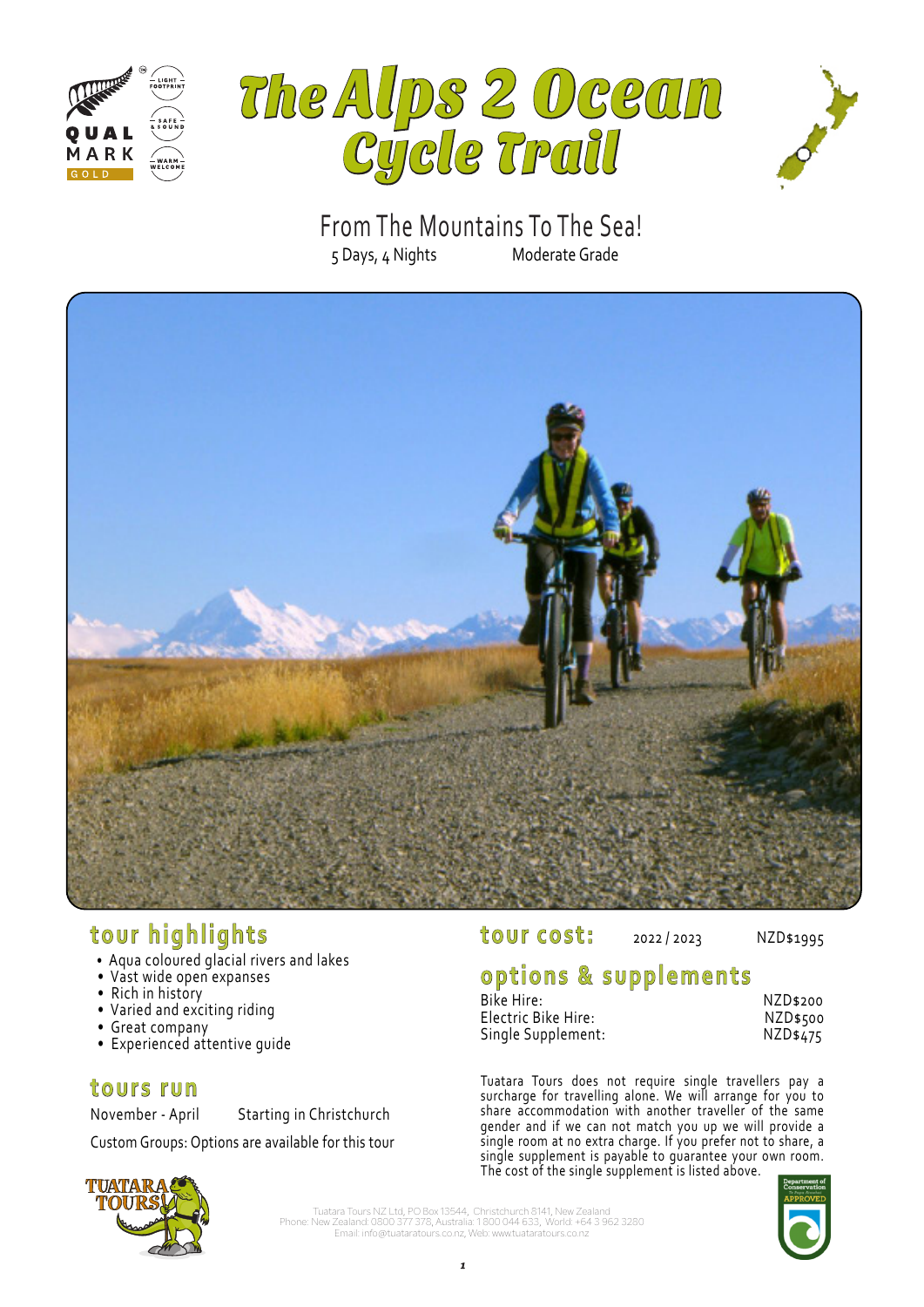





THE NEW ZEALAND CYCLE TRAIL

5 Days, 4 Nights Moderate Grade From The Mountains To The Sea!

Trail.

**official partner**

**Tuatara Tours** is proud to be in an official partnership with The New Zealand Cycle

# **the tour**

Explore the new **Alps 2 Ocean Cycle Trail**, which makes some of the South Island's most dramatic scenery accessible to cyclists.

There is nearly 300 km of cycling from the tussocky alpine Mackenzie Country with its turquoise lakes, through rural towns to the Pacific Ocean in historic Oamaru.

Your fully guided tour starts and ends in the South Island's largest city: Christchurch, with all accommodation, meals, and support vehicles provided.

# **at a glance**

Day 1 Christchurch to Tekapo - Twizel 54km Day 2 Twizel to Quailburn Woolshed 57km Day 3 Quailburn Woolshed to Otematata 60km Day 4 Otematata to Duntroon 73km Day 5 Duntroon to Oamaru - Christchurch 54km

# **trip grading**

To determine the grade of a particular adventure we consider a number of factors. These include the condition of the terrain, the altitude, the number of pass crossings and the length of the trip. **The Alps 2 Ocean Cycle Trail**  is graded Moderate: An above average level of fitness, Walk 20km, Bike 45km on formed tracks and roads with some average to steep inclines at times.

There is some low level mountain biking on this trail.

# **about your guide**

Our guides are very experienced, friendly walkers and bikers who love to share their knowledge of New Zealand's flora and fauna and local history.

They all hold current first aid certificates, passenger driving licences and are the very best people to ensure your experience will be one to remember.



The objective of the partnership is to create a nationwide network of cycle trails that connect the Great Rides with the rest of New Zealand.





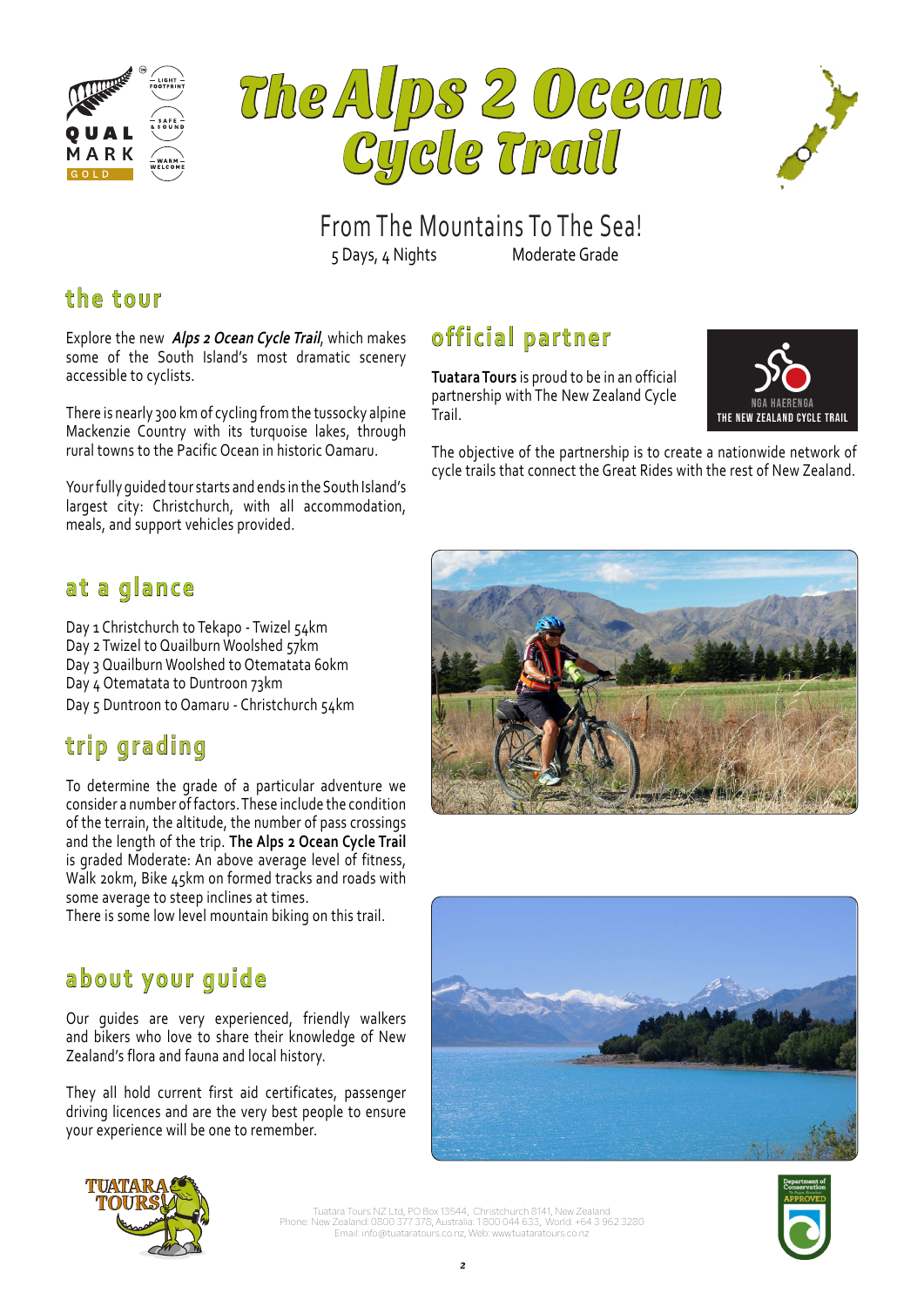





# From The Mountains To The Sea!

5 Days, 4 Nights Moderate Grade

## **itinerary**

Custom Groups: Options are available for this tour.

## **Day 1 Christchurch to Twizel - 54 km biking**

Welcome! We leave Christchurch, the South Island's largest city and drive to the iconic Mackenzie Country, a rugged mountain valley basin, which includes two turquoise alpine lakes: Tekapo and Pukaki. You'll start your cycling along the Tekapo Canal to Lake Pukaki. You are on the edge of the Aoraki/Mt Cook National Park, with close-up views of New Zealand's highest mountain.

You follow the Lake Pukaki shoreline on a new purpose-built track, to the Lake Pukaki Information Centre. From the Information Centre we'll cycle a further 10 km on a flat trail to the former hydroelectric town of Twizel, now a water sports and winter sports mecca. En route: amazing views over the Mackenzie basin and the dramatic Benmore Range. It's flat and mostly downhill, through tussock grasslands with beautiful lake and mountain views.

## **Day 2 Twizel to Quailburn Woolshed - 57 km biking**

This morning we'll cycle to the beautiful, glacial Lake Ohau. From Lake Ohau we ride an undulating path, with some short, steep sections. We'll follow a newly built off road trail traversing the lower slopes of the Ruataniwha Conservation Park,enjoying the views back over the Benmore Range. From here you climb to the high point on the trail, then it's a steady downhill through the Quailburn, a historic sheep-farming area where early musterers lived a harsh life with many hardships. We finish riding today at the famous Quailburn Woolshed

Tonight we stay at the Ohau Lodge. Be sure to head outside after dinner for some of the most spectacular star gazing on earth. The Mackenzie Basin has recently been named an international dark sky reserve, as its night skies are amongst the world's cleanest, driest and darkest.

### **Day 3 Quailburn Woolshed to Otematata - 60 km biking**

Today we start riding from the Quailburn Woolshed along a shingle road to the Clay Cliffs where we take a small side trip to see these wonderful natural structures. Next, we'll follow State Highway 8 passing through Omarama township, at the southern end of the Mackenzie Basin , for the final stretch to the village of Otematata, set between two hydro dam lakes.

With today's cycling completed, it's on board your coach for a short journey back to Omarama and your night's accommodation.

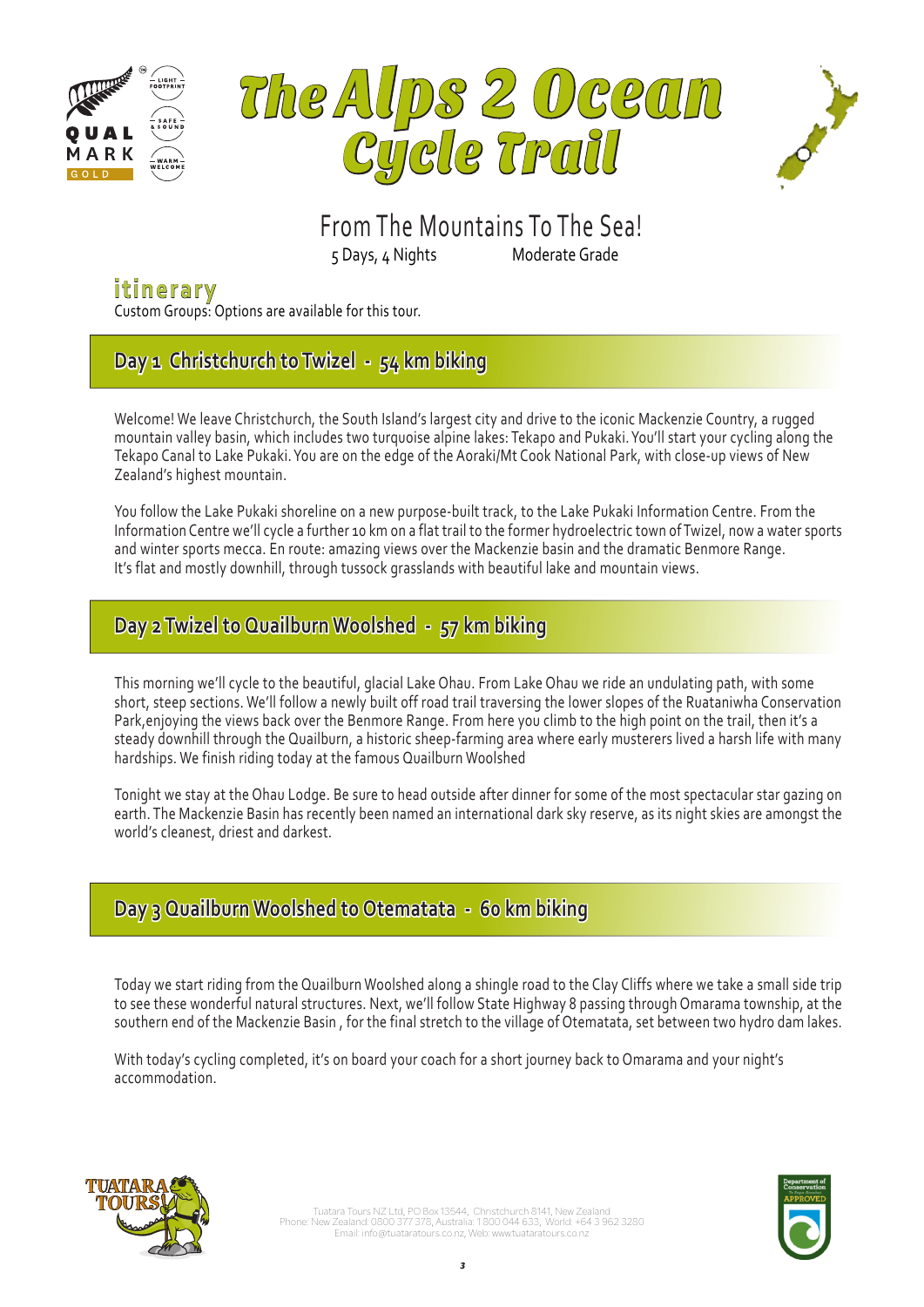





## 5 Days, 4 Nights Moderate Grade From The Mountains To The Sea!

## **itinerary continued**

Custom Groups: Options are available for this tour.

## **Day 4 Otematata to Duntroon - 71 km biking**

We'll leave tiny Otematata behind with a short, steep climb and follow the Benmore Dam, past the power station. We'll skirt the shores of Lake Aviemore and follow the Waitaki River to Kurow in the Waitaki Valley.

After lunch, it's off to Duntroon, another quiet inland country town that harbours big surprises: geological formations that interest researchers worldwide, and fossils of sea creatures which lived here millions of years ago, including two extinct penguin species.

Nearby are fossilised whale bones, and Maori rock drawings, hundreds of years old. There may be time to visit the Vanished World Museum.

### **Day 5 Duntroon to Oamaru - 54 km biking**

Today, it's into the home stretch through the North Otago countryside to historic Oamaru.

We pass the unusual limestone plateaux or 'tables', including the unusual Elephant Rocks, well-known as one of the locations used in filming the movie "The Chronicles of Narnia". Our route takes us through the Awamoko Valley to Ngapara (Maori for 'the tables') and tiny Enfield.

Our journey ends in Oamaru, the largest town in the district. We'll cycle right up to the heart of Oamaru: the picturesque harbour in the middle of its remarkably preserved Victorian precinct, featuring beautiful 19th century buildings carved in the local white Oamaru stone.

We've made it… we've cycled almost 300 km from the Alps to the Ocean! After a celebration, we'll drive you back to Christchurch, or you may wish to continue your adventures from Oamaru.





Phone: New Zealand: 0800 377 378, Australia: 1 800 044 633, World: +64 3 962 3280 Email: info@tuataratours.co.nz, Web: www.tuataratours.co.nz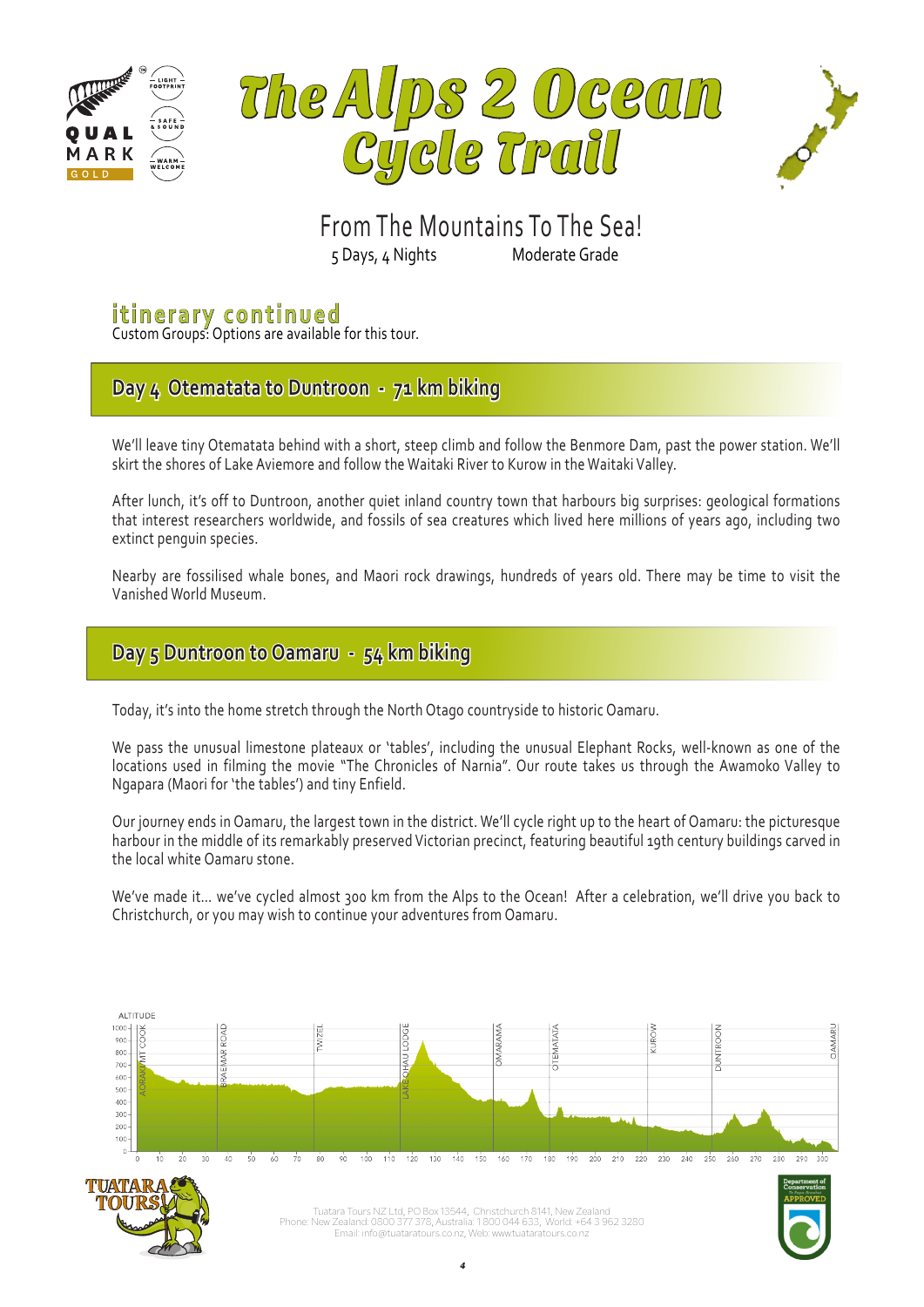





# **what is included**

#### **Accommodation**

 Double or twin share. If single room accommodation is requested, an additional fee per person is payable to cover this requirement for the duration of the tour.

- Night 1: Comfortable Country Hotel, large private rooms with ensuite bathrooms and tea/ coffee making facilities.
- Night 2: Lakeside Alpine Lodge. Private rooms with queen and single bed, ensuite bathrooms.
- Night 3: Comfortable Country Hotel/Motel, large private rooms with ensuite bathrooms.
- Night 4: Comfortable hotel/motel accommodation. Double or twin rooms with ensuite.

#### **Food**

You will enjoy great local cuisine; continental breakfasts and hearty packed lunches during the day, and either restaurant meals or wholesome home-cooked fare prepared by your host/hostess in the evenings. If you have any dietary issues or food allergies, we are happy to cater for these, please advise the office of details when you make your booking. Alcohol is not included in the tour cost, but is available for purchase most nights.

#### **Luggage**

Tuatara Tours transports all your luggage for the duration of the tour.

### **Tour Kit Bag - Exclusive to Tuatara Tours**

 To ensure you get the very best out of your journey with the least of fuss, we provide you with a kit bag full of useful goodies. This will be given to you at the start of your tour.

### **An experienced and fully qualified guide**

### **All transport - support vehicle for the duration of the tour**

**Access and Concession fees paid to the Department of Conservation**

### **NZ Goods and Service Tax (GST)**

#### **Safety and Risk Management**

To ensure maximum safety for all, our guides are certified first aiders and fully qualified drivers. Tuatara Tours operate under a Safety and Risk Management Plan which is regularly audited and approved by a qualified and independent auditor.

## **what is not included**

- pre and post tour accommodation
- alcoholic drinks
- personal expenses
- gratuities, tipping is not expected in NZ but gratefully received. It is at your discretion whether or not to reward for excellent service



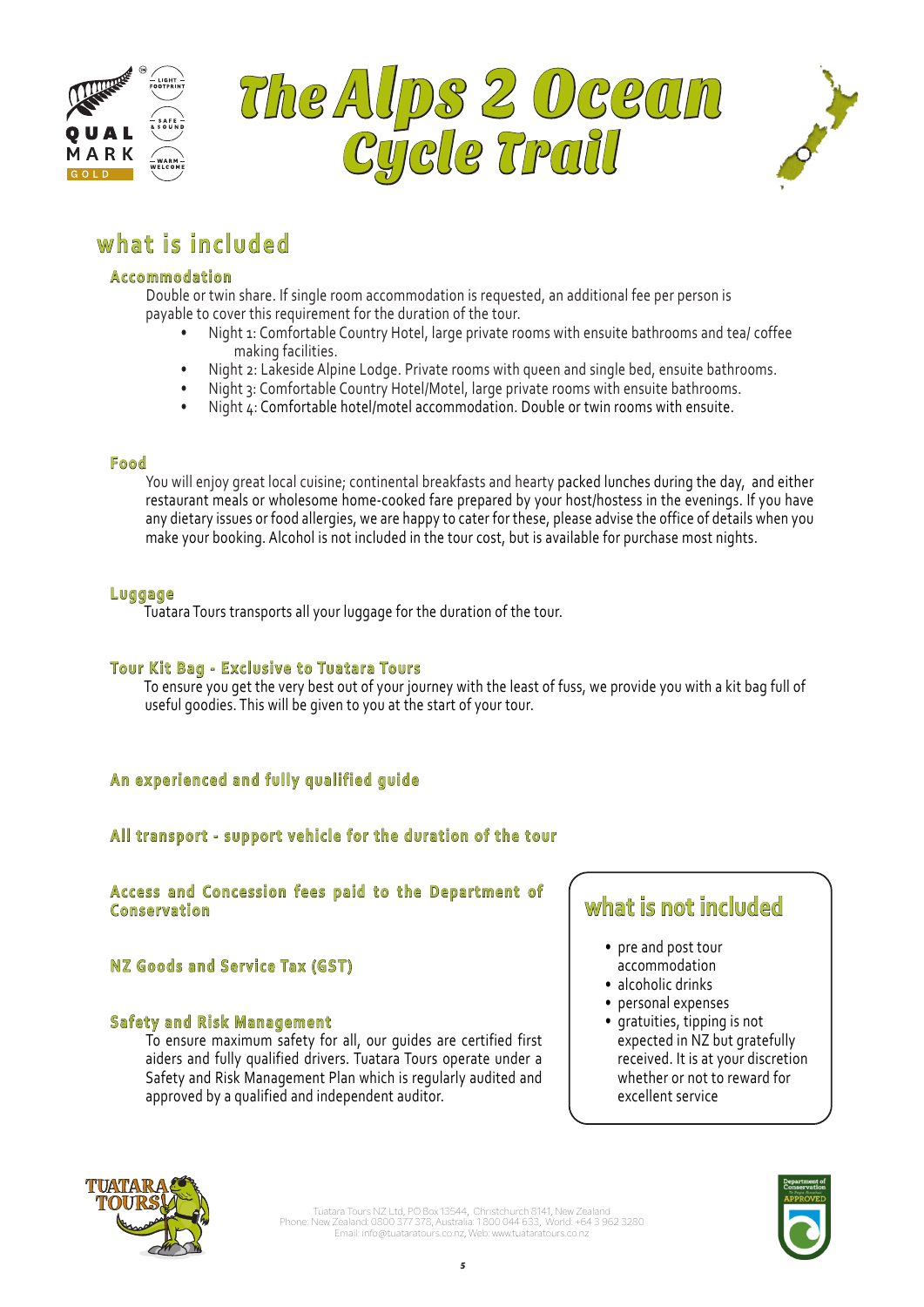





5 Days, 4 Nights Moderate Grade From The Mountains To The Sea!

# **pre tour checklist**

### **Please ensure you have the following items for your cycle tour.**

|  |  | Waterproof rain jacket with hood |  |  |  |  |
|--|--|----------------------------------|--|--|--|--|
|--|--|----------------------------------|--|--|--|--|

• Comfortable walking/riding shoes, we suggest lightweight walking shoes suitable for cycling

• Woollen (merino) or polypro thermals (top and bottom)

Polar fleece jacket or top or woollen jumper

Gloves-fleece or woollen or cycle gloves if you have them

Pair of shorts or longs (preferably quick-dry fabric, no jeans) or cycle shorts if you have them.

Personal first aid items and any essential medications

### The following are highly recommended

| Swimsuit and small towel    |
|-----------------------------|
| Sun hat , sun glasses, sun  |
| Pair of light shoes or sand |

- 1lasses, sun block ioes or sandals for the evenings
- Casual attire for the evenings
- Personal toiletries
- Insect repellent
- Camera
	- Drink bottle (we supply you with one bottle, but you may wish to bring another)
	- **Torch**

If you are bringing along your own bike, you must ensure your bike has been fully serviced and is in a roadworthy and safe condition to ride. Please ensure you bring spare tyres and tubes as we only carry a basic stock for the bikes we hire out.

All our hire bikes come with a helmet, hi-vis safety vest and have a standard "gel-tech" seat, you are welcome to bring your own helmet or gel seat cover if you prefer.



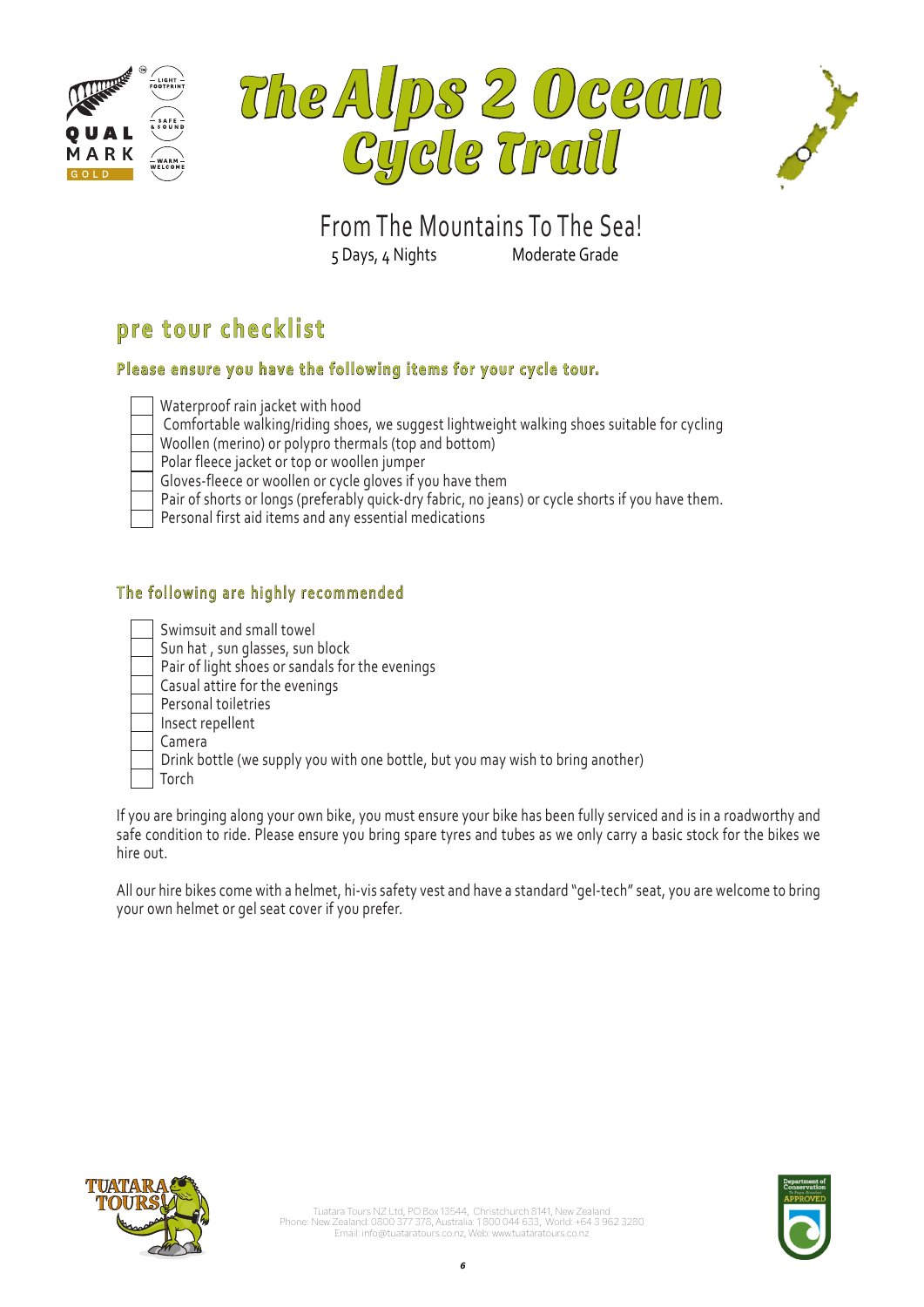





# From The Mountains To The Sea! **frequently asked questions**

#### 5 Days, 4 Nights Moderate Grade **What do I carry while on my tour and what happens to the rest of my luggage?**

On a walking, cycling or kayak tour your extra luggage will be transported for you each day to your accommodation that night. All you need to have with you is your daypack with your lunch, clothing requirements, camera and incidentals. For cyclists, this can be left in the support vehicle while you are cycling as this is always close by for ready access. Please ensure the luggage you are sending on ahead is limited to one item and is packed in an easily transported overnight bag or suitcase.

On a hiking tour where huts and lodges are less accessible by vehicle, you may be asked to carry your own luggage for some or all of the days of the tour, please refer to your itinerary for details. For this reason we recommend you pack as lightly as possible and carry only the items suggested on your gear check list. For any of our tours, we recommend the use of a waterproof pack liner to keep your personal items as dry as possible.

### **Do I really need thermals and a fleece, even in summer?**

Yes, as some of the areas visited can be exposed, and New Zealand weather can be notoriously changeable, you must be prepared for all weather conditions.

### **How many people are in each group?**

Typically, we take a maximum of twelve people on each tour. We feel this gives you the best opportunity to gain as much from your experience as possible and keeps the feel of each tour relaxed and friendly. We are happy to discuss options for groups of more than twelve with you.

### **How fit do I need to be?**

The main purpose of a guided tour is to enjoy your surroundings and learn from your local guide, it's not a race, however the more you can prepare for a tour, the better the experience will be for you. As a general guideline we suggest the following activity level guide for our tours.

- Easy: An average level of fitness, Walk 7km, Bike 15km on well-formed tracks and roads with very little incline.
- Mild: An average level of fitness, Walk 12km, Bike 25km on well-formed tracks and roads with average incline.
- Moderate: An above average level of fitness, Walk 20km, Bike 45km on formed tracks and roads with some average to steep inclines at times.
- Challenging: An above average level of fitness, Walk 20+ km , Bike 50+km on partially formed tracks and roads, some off-road , some steep inclines, some easy river and creek crossings.

### **Do you have bikes I can hire?**

We have bikes for hire and recommend you use them as they are tried and true in the areas we operate. All of our bikes are fully maintained and serviced before they leave on a tour. We also supply you with a cycle helmet and safety vest in the cost of bike hire. You may use your own bike, but please ensure it is well maintained and fully serviced before your tour starts.

### **How do I train for my upcoming tour?**

Undertake your training using the clothing and footwear you intend to complete the tour in, this will give you the opportunity to make sure they will be suitable for the purpose and to break in your foot wear so as to avoid any discomfort. Train with your pack or day pack on so you get used to bearing the weight and include a variety of terrain in your training including hills and off road. As much as we'd like to we can't guarantee fine weather on your tour so don't hesitate to get outdoors and train on the rainy days as well.

### **What will the weather be like?**

New Zealand is known to have four seasons in a day so you should always be prepared for sudden changes in weather or temperature and have the appropriate gear with you at all times. Rain can be expected at any time throughout the year.

Spring (September-November) and Autumn (March-May) are generally cooler months for experiencing the outdoors with temperatures averaging 15-25 degrees during the day.

Summer (December-February) is usually warmer with averages of 20-30 degrees and longer sunshine hours due to daylight saving. As New Zealand has very little air pollution, UV rays are strong during the summer months and a good sunscreen and a hat are recommended for outdoor activities during the heat of the day.



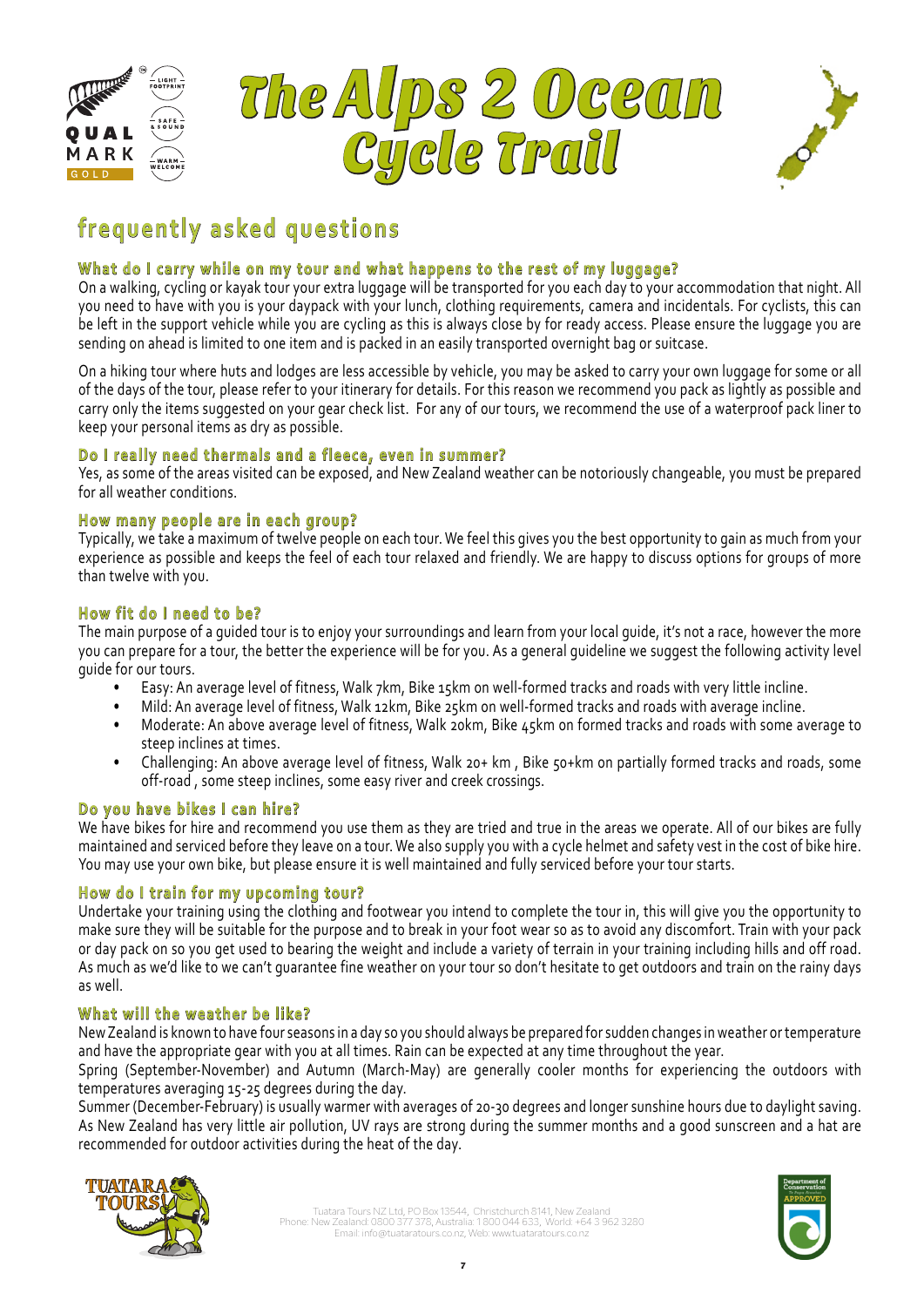





# **how to book**

Go to www.tuataratours.co.nz, click the make an enquiry button and submit your booking request using the form provided.

We enjoy talking to people about their travel interests. So feel free to contact us directly if you'd rather not fill out a form.

- New Zealand: 0800 377 378
- Australia: 1 800 044 633
- World: +64 3 962 3280
- Email: info@tuataratours.co.nz
- Web: www.tuataratours.co.nz

## **pre and post tour accommodation**

If you would like some help booking pre/post tour accommodation we can help

#### Contact us at

- New Zealand: 0800 377 378
- Australia: 1 800 044 633
- World: +64 3 962 3280
- Email: info@tuataratours.co.nz

### **custom tours**

We Can Customise Existing Tours - You may want to spend an extra day or you may want to add an element to your tour!

We Can Design A New Tour Just For You.

We have years of experience in creating custom-made tours for groups, so if you are planning a tour for your friends, family, club, corporate workplace.... contact us now.

## **subscribe to our newsletter**

Our newsletter will be emailed to you monthly on the first working day of every month.

- latest trips
- travel advice
- events & attractions
- and more!

Go to www.tuataratours.co.nz and go to the newsletter sign up in the footer of any page.





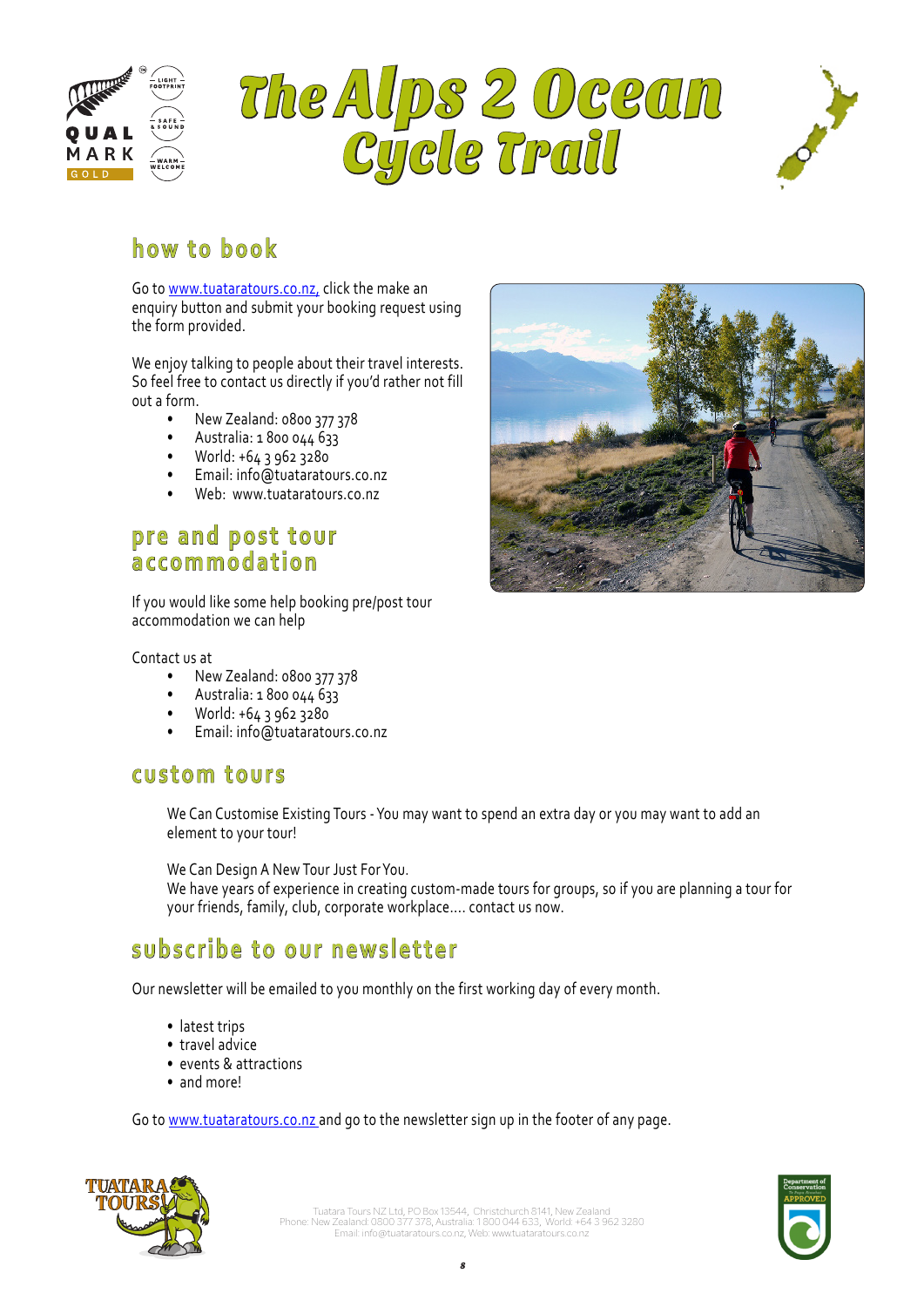





# 5 Days, 4 Nights Moderate Grade **TuataraTours-experienced and innovative**

Tuatara Tours is an experienced and innovative walking and biking adventure company, based in the South Island of New Zealand.

The vision at Tuatara Tours is to encourage as many people as possible to be involved in fun, adventure and the outdoors.

We understand the outdoors and we revel in the country, people and climate that we work with

## our team is here to provide you with the **best experience**

We only have one world and we have to share it with each other. Much of the attraction for our clients is to experience unspoiled and un-crowded landscapes. It is our challenge to ensure that in this sharing of the experience, we minimise where possible, the impact of our business.

Through the introduction of strict environmental guidelines, we minimise our impact on the environment we live and work in

## **responsible travel**

None of us could deny the benefits of travel in broadening our horizons and our way of thinking about the world we all share; travel breaks down barriers and provides valuable insights into other ways of life, it challenges us to step outside our comfort zone and to learn from those around us.

Our responsibility as participants in this journey is to acknowledge our impact on the environment and the communities in which we travel and to consider our individual contribution now and for the benefit of future generations.

We are Gold Qualmark endorsed; New Zealand tourism's official benchmark for environmental standards and quality control.

Wherever possible our company utilises local products and services, we support conservation efforts to preserve our natural and cultural heritage and we respect and care for the unique environment we travel in. Make your commitment to responsible travel with us.

## **adventure travel**

By its very nature adventure travel involves an element of the unexpected. To get the most out of your adventure it is important that you are mentally flexible, positive and eager to take on all the challenges that arise.

If you are uncertain about your suitability for this tour, speak with us and we can help guide you in the right direction.

## **NZ Walking Tours**

The Akaroa Walk The Franz Josef Trail The Mesopotamia High Country Walk The Queen Charlotte Walk The West Coast Trail The Hump Ridge Track Walk The Coromandel Explorer Walk The Tongariro Crossing Walk The Lake Waikaremoana Walk Great Barrier Island Escape The Abel Tasman Walk - 3 Days The Abel Tasman Walk - 5 Days The Abel Tasman Walk/Kayak - 3 Days The Abel Tasman Walk/Kayak - 5 Days Bucket List Walk The Old Ghost Road

## **NZ Hiking Tours**

The Heaphy Track The Lake Waikaremoana Great Walk The Stewart Island Track The Tongariro Crossing Walk

# **NZ Cycling Tours**

Around The Mountains Cycle Trail The Tekapo Canal Trail The Alps 2 Ocean Cycle Trail The West Coast Wilderness Cycle Trail The Queenstown Cycle Trail The Otago Rail Trail The Tasman Great Taste Trail and Golden Bay Explorer

## **Overseas Tours**

Bhutan Tours Japan Walking Tours Australia Walking Tours

All of these tours and more available at www.tuataratours.co.nz



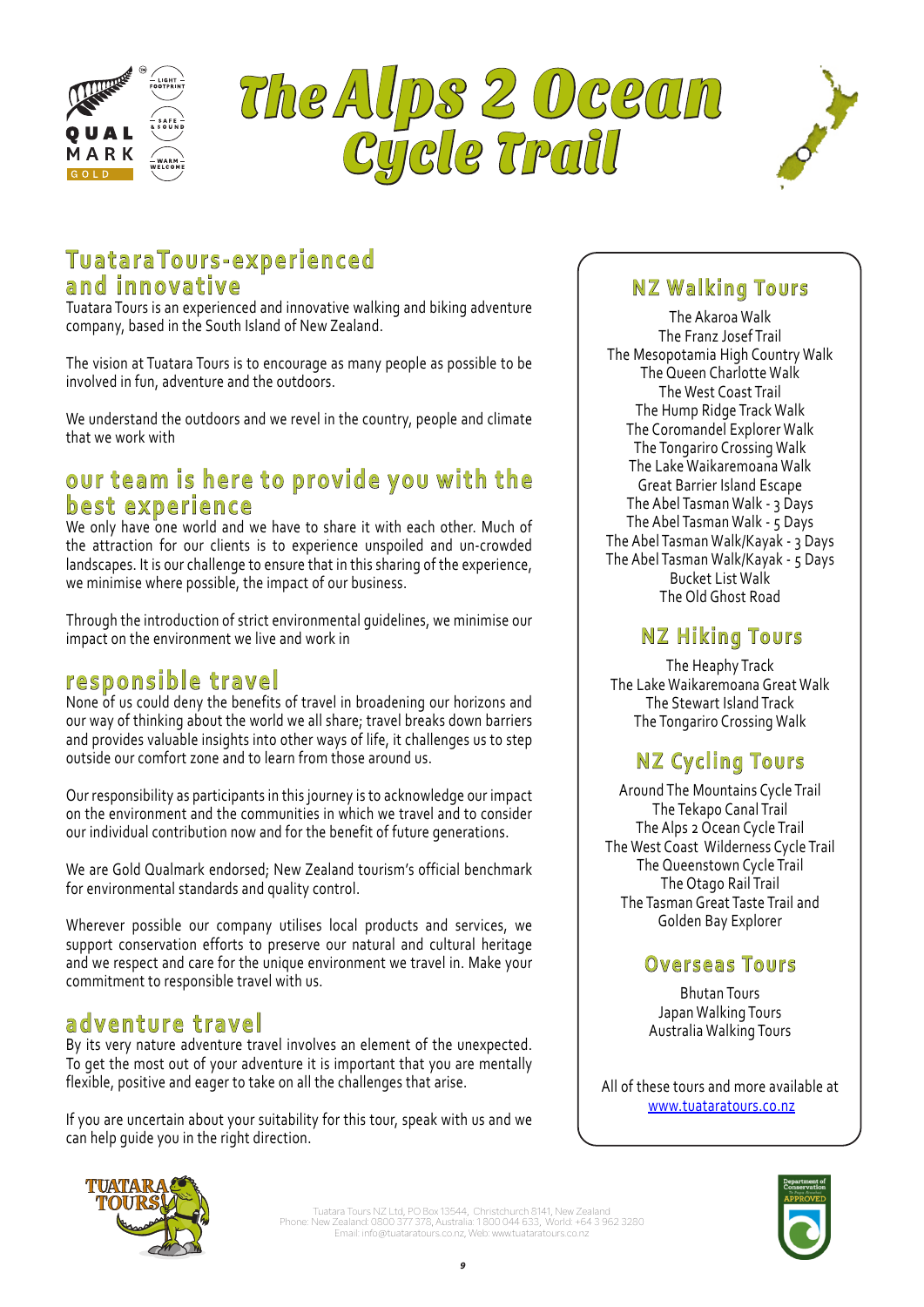





# **country information**

### **Culture**

New Zealand has a diverse multi-cultural population, the majority of whom are of British descent. New Zealand's indigenous Maori make up around 14 percent of the population. The culture of its indigenous Maori people affects the language, the arts, and even the accents of all New Zealanders. New Zealanders embrace new technology and culture, but they also have a background of quiet but rugged individualism, self-reliance and a passion for invention. Many New Zealanders travel extensively and thrive on learning and experiencing other cultures. They are renowned for their openness, ingenuity and "easy-going" nature.

### **Environment**

Fourteen spectacular national parks preserve New Zealand's natural heritage enshrining a huge variety of landscapes, vegetation and wildlife, New Zealand encompasses rich farmland, mountains, rivers and unsurpassed scenery. The country is slightly bigger than the UK in size. Three-quarters of the population live in the North Island with more than a third of New Zealand's population living in the largest city, Auckland.

The South Island - with its lakes, fiords and spectacular outdoor scenery is the most popular destination for tourists. The gateway to the South Island is Christchurch - a city of approximately 380,000 people.

#### **Recreation**

New Zealand's stunning landscapes, lush forests, amazing wildlife and pleasant climate make it a haven for many outdoor activities, and a great place to relax and enjoy life.

New Zealanders love the outdoors, especially tramping (hiking), camping, skiing and snowboarding. Sailing, surfing and swimming are also favourite pursuits. New Zealand's sports and recreation facilities are inexpensive, abundant and very accessible.



## **tuatara conservation**

Tuatara Tours are proud to be actively involved in Tuatara Conservation.

Tuatara Tours has formally adopted "BP" a male juvenile tuatara who resides at Orana Park in Christchurch and is part of the conservation programme to ensure the safe future of these amazing reptiles.